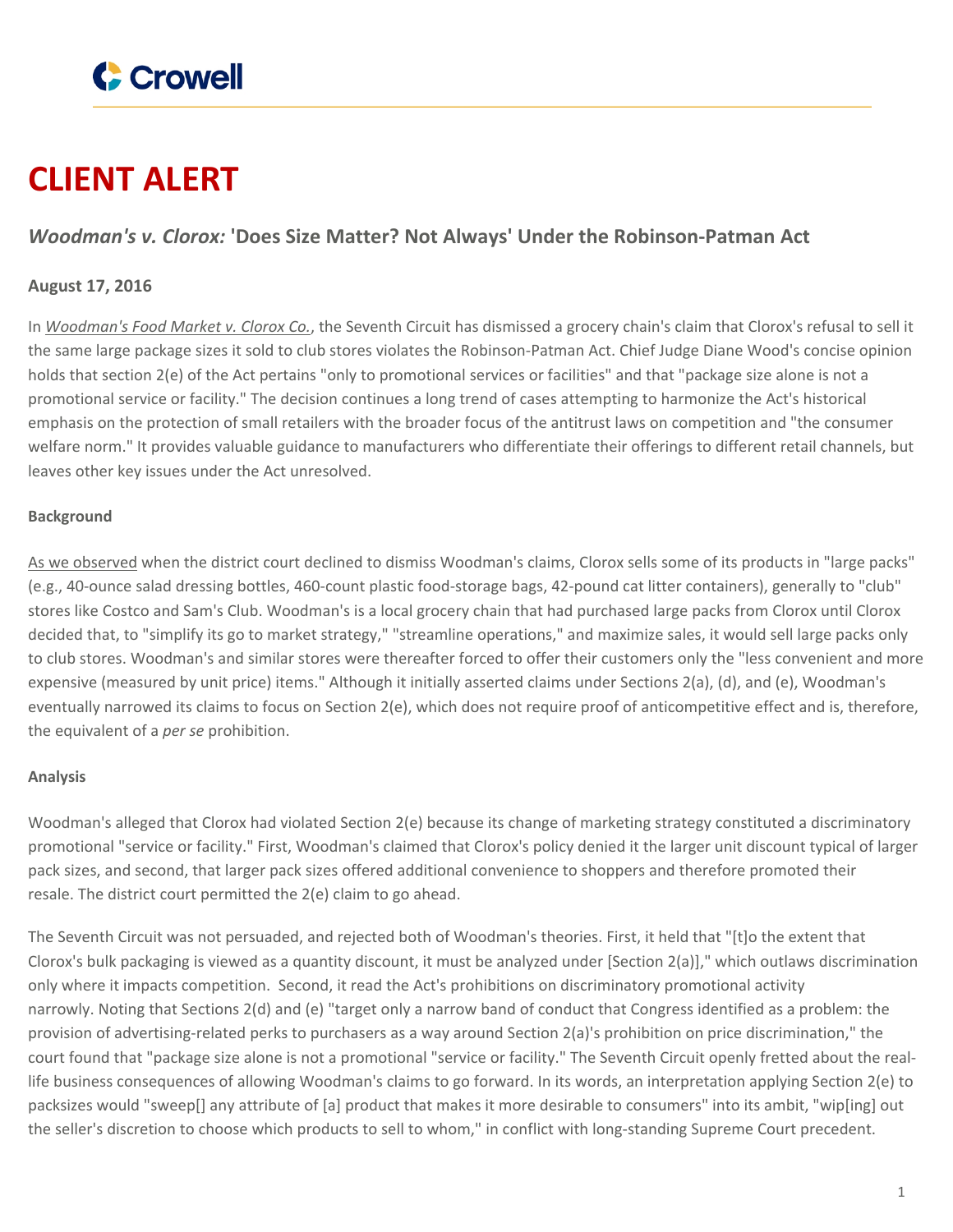

The decision is notable for its heavy deference to the Federal Trade Commission's current views on the Act. Woodman's and the district court had relied on decades-old Commission precedent, noted in the *Fred Meyer* [Guides](https://www.ftc.gov/node/116933), applying Section 2(e) to packaging. But the Seventh Circuit declined to rely on those cases, instead crediting the position taken by the Commission in its *amicus* brief that 2(e) should no longer be read to apply to packaging alone.

It is important to note, however, that the decision did *not* hold that packaging discrimination could never be covered by Section 2(e). The court wrote that it is possible "to imagine package size or design as part of a 'service or facility' when combined with other promotional content." The court went on to cite two specific examples given by the FTC: "football shaped packages offered just before the Super Bowl, or Halloween-branded 'fun size' individually wrapped candies near Halloween." Although packaging alone may not constitute a promotion service or facility, therefore, "promotional packaging" might still fall within the scope of Section 2(e); what exactly constitutes promotional packaging has yet to be defined.

#### **The Upshot**

Companies with differentiated distribution channels should welcome the Seventh Circuit's decision. *Woodman's* supports two key elements common in manufacturers' channel and pricing strategies:

- The ability to offer channel-specific packaging sizes selectively and at their business discretion permitting them to be responsive to increasing demands by club and superstore retailers for exclusive offerings; and
- The ability to reduce Robinson-Patman litigation risk by differentiating the range of products offered to different types of customers, rather than by discriminating in price on product sizes offered to all customers.

*Woodman's* is good news, but it does not address many of the central difficulties manufacturers face under the Robinson-Patman Act. Still, the decision adds to and extends a now well-developed line of cases limiting the reach of the Act, and attempting to align it where possible with the rest of the antitrust laws. For now, the risk of litigation – particularly from disgruntled or terminated downstream customers – warrants continued, sensible efforts to design pricing systems with Robinson-Patman compliance in mind.

For more information, please contact the professional(s) listed below, or your regular Crowell & Moring contact.

**Ryan C. [Tisch](https://www.crowell.com/professionals/Ryan-Tisch)** Partner – Washington, D.C. Phone: +1.202.624.2674 Email: [rtisch@crowell.com](mailto:rtisch@crowell.com)

**[Chahira](https://www.crowell.com/professionals/Chahira-Solh) Solh** Partner – Orange County Phone: +1.949.798.1367 Email: [csolh@crowell.com](mailto:csolh@crowell.com)

**[Andrew](https://www.crowell.com/professionals/Andrew-Gavil) I. Gavil** Senior Of Counsel – Washington, D.C. Phone: +1.202.628.2823